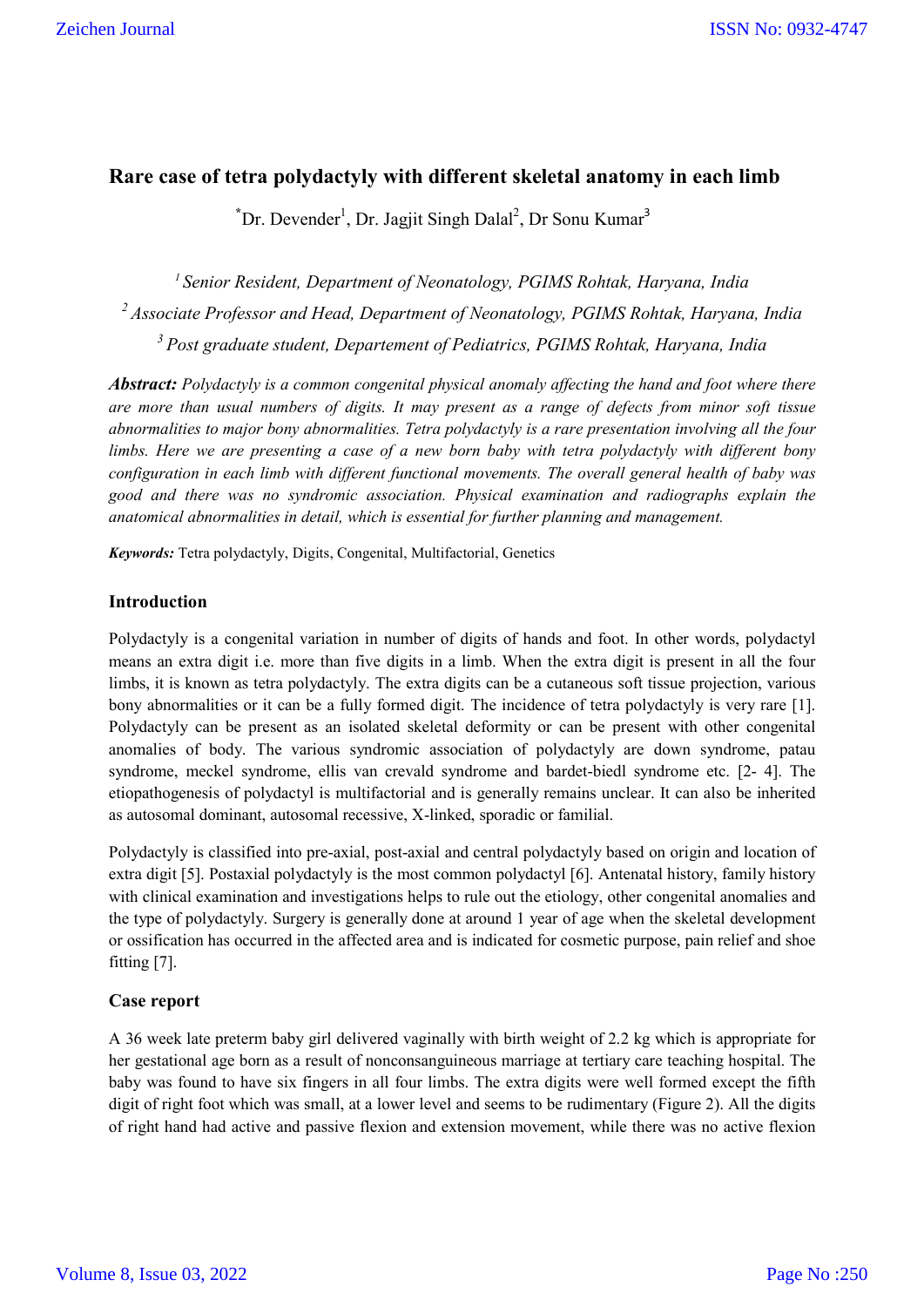movement observed at sixth digit of left hand although passive flexion and extension movement were observed (Figure 1). The fifth digit of right foot which is small, at a lower level compared to other digits of same foot and seems to be rudimentary and the range of passive movement were normal but active movements were not so much appreciable. While the sixth digit of left foot which is directed slight laterally had only passive movements and no active movement was appreciable (Figure 2).

Her dermatoglyphics pattern was normal. There was no facial dysmorphism, genital abnormality and other gross congenital abnormality. Her three generation pedigree analysis showed that this was a first born child with no history of abortion, no family history of polydactyly. Antenatal history of mother was uneventful and there was no history of any drug intake.

Her radiograph of limbs showed:

**Right hand:**  $5<sup>th</sup>$  metacarpal is short and incompletely formed and proximal phalanx of  $5<sup>th</sup>$  finger has been shifted proximally but all three phalanges were present suggesting central polydactyly (Figure 3).

Left hand:  $6<sup>th</sup>$  metacarpal along with its phalanges are present on ulnar side suggesting postaxial polydactyly (Figure 3).

**Right foot:**  $5<sup>th</sup>$  metatarsal base is originating from the base of  $6<sup>th</sup>$  metatarsal in a partial Y pattern. Also ossification centre of middle and distal phalanges of  $5<sup>th</sup>$  foot finger seems to be absent suggesting of central polydactyly (Figure 4).

Left foot:  $6<sup>th</sup>$  metatarsal was absent and only the proximal phalanx of  $6<sup>th</sup>$  foot finger was seen which was originating independently suggesting post axial polydactyly (Figure 4).



#### Figure: 1 Figure: 2

Figure 1 and 2 showing polydactyly in bilateral hand and foot.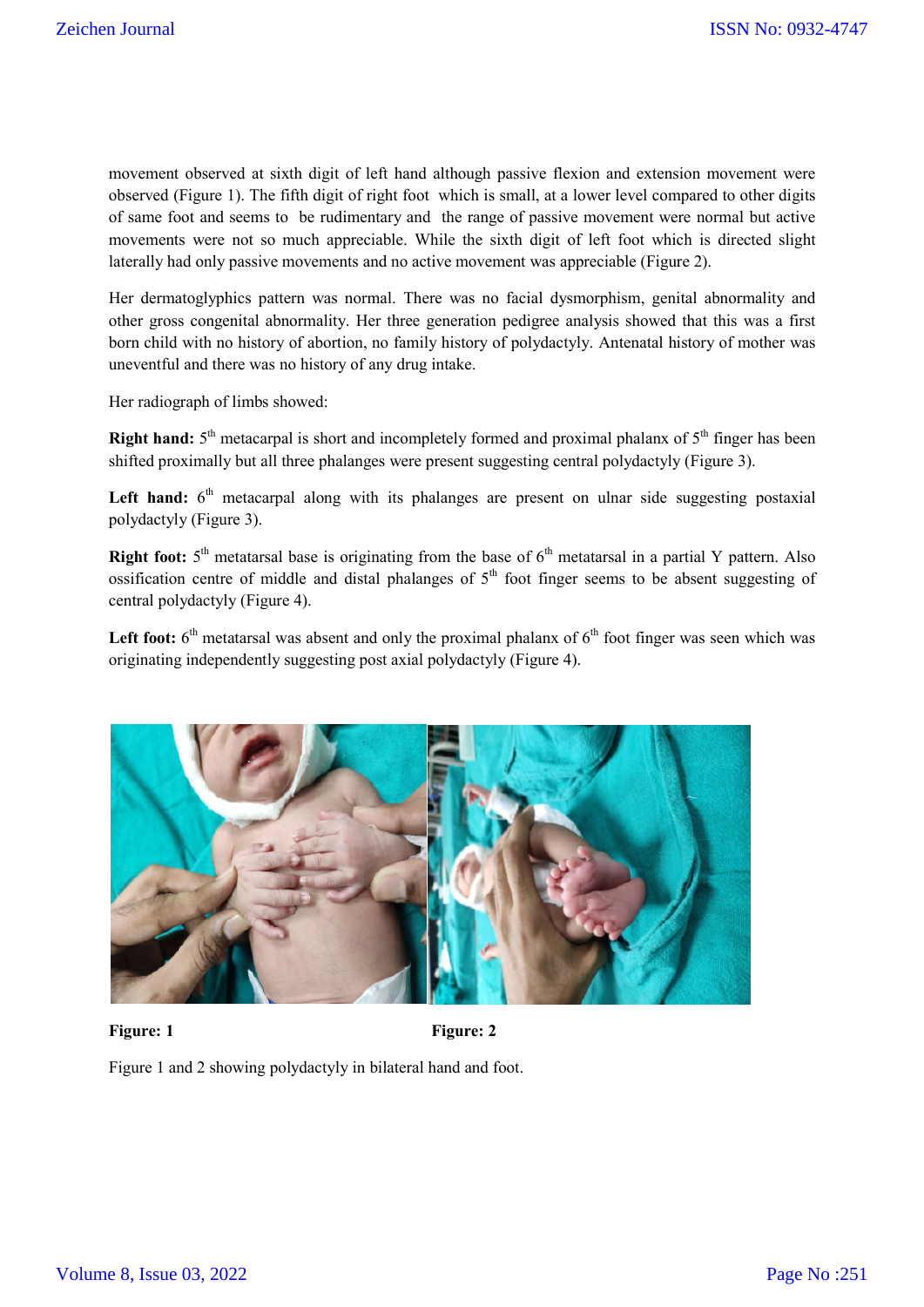

## Figure: 3 Figure: 4

Figure 3 and 4 showing radiographs of bilateral hand and foot.

Her echocardiography and ultrasonography of abdomen, skull and spine did not reveal any abnormality. Her biochemical tests including hormonal studies were within normal limits. Genetic testing could not be tested due to affordability issue. As it was new born baby, so attendants were advised regular follow up to assess for any functional limitation and further plan of management.

# **Discussion**

Polydactyly is a congenital variation in number of digits of hands and foot. When the extra digit is present in all the four limbs, it is known as tetra polydactyly. Polydactyly can be present as an isolated skeletal deformity or can be present with other congenital anomalies of body the incidence of polydactyl is 1 in approximately 500 live births. Whereas tetra polydactyly has a very rare incidence[1]. The etiopathogenesis of polydactyl is multifactorial. Previously it was thought as a failure of programmed cell death involving fetal limb development [8]. But the current theories have a genetic basis involving specific locus mutation like 7p15-q11.23, 19p 13.1-13.2 which have a high penetrance [9,10]. The inheritance pattern of polydactyly can be autosomal dominant (in African black and African American), autosomal recessive (in white population), X-linked or sporadic familial [11]. In our patient, there was no specific pattern of inheritance as analysed by three generation pedigree analysis. In various previous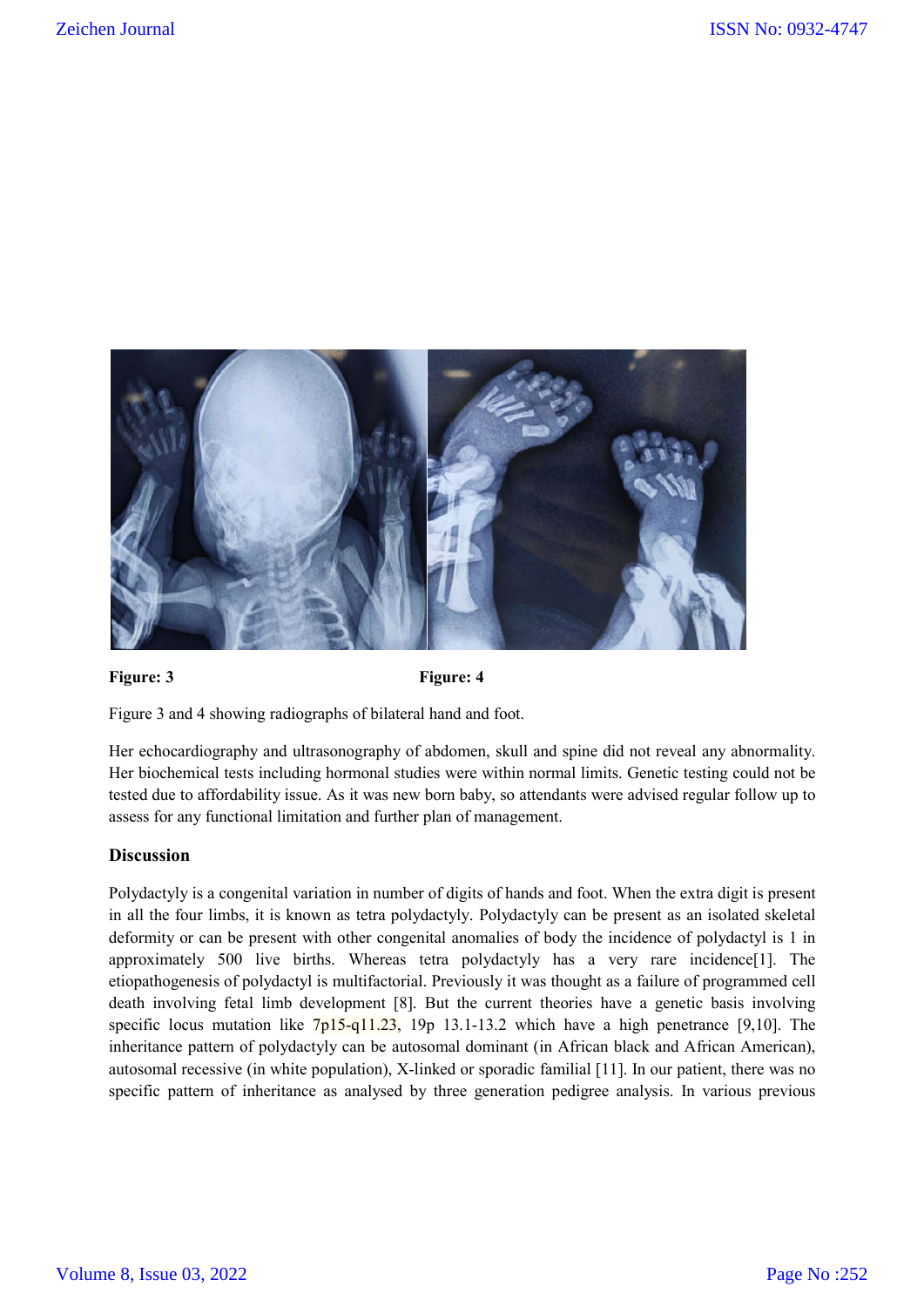reports, polydactyly had been found to be associated with down syndrome, patau syndrome, meckel syndrome, ellis van crevald syndrome and bardet-biedl syndrome etc. [2- 4].

Polydactyly is classified into pre-axial, post-axial and central polydactyly based on origin and location of extra digit. In preaxial polydactyly, there is duplication of the first digit or radial side involvement is there. In post axial polydactyl, there is duplication of fifth digit or ulnar side involvement is there whereas in central polydactyly the duplication can be at second, third or fourth digit. Similarly, tibial, fibular and central polydactyly is used to describe lower extremity polydactyly. In crossed polydactyly, there is preaxial polydactyly in one limb and postaxial polydactyly in opposite limb [5]. Postaxial polydactyly is the most common polydactyly [6]. In our case, there was postaxial polydactyly in one limb and central polydactyly in opposite limb, the similar pattern was seen in upper as well as lower limbs which is very rare presentation for this type of polydactyly.

Antenatal history, family history with clinical examination and investigation helps to rule out the etiology, other congenital anomalies association and the type of polydactyly. Radiographs of the involved limbs are essential for planning of surgery. Polydactyly does not always need surgery, however surgical correction is indicated for conditions like cosmetic purpose, pain relief and shoe fitting. Surgery is generally done at around 1 year of age when the skeletal development or ossification has occurred in the affected area so that accurate anatomic assessment is possible before the surgery [7]. However, the skeletal anatomy is important is deciding the surgical strategy. A case like this, where each limb has a different surgical anatomy, will needs a different management plan for each limb, and hence surgical correction might be challenging. In our patient surgery was defered for a later age as the accurate anatomical and functional assessment couldn't be performed at this stage and the surgical correction may be challenging.

**Funding:** This research received no specific grant from any funding agency in the public, commercial, or not for profit sectors.

#### **Acknowledgments:** None

**Conflict of interests**: Authors declares that there is no conflict of interest

**Patient consent**: Informed written consent was taken from father of neonate.